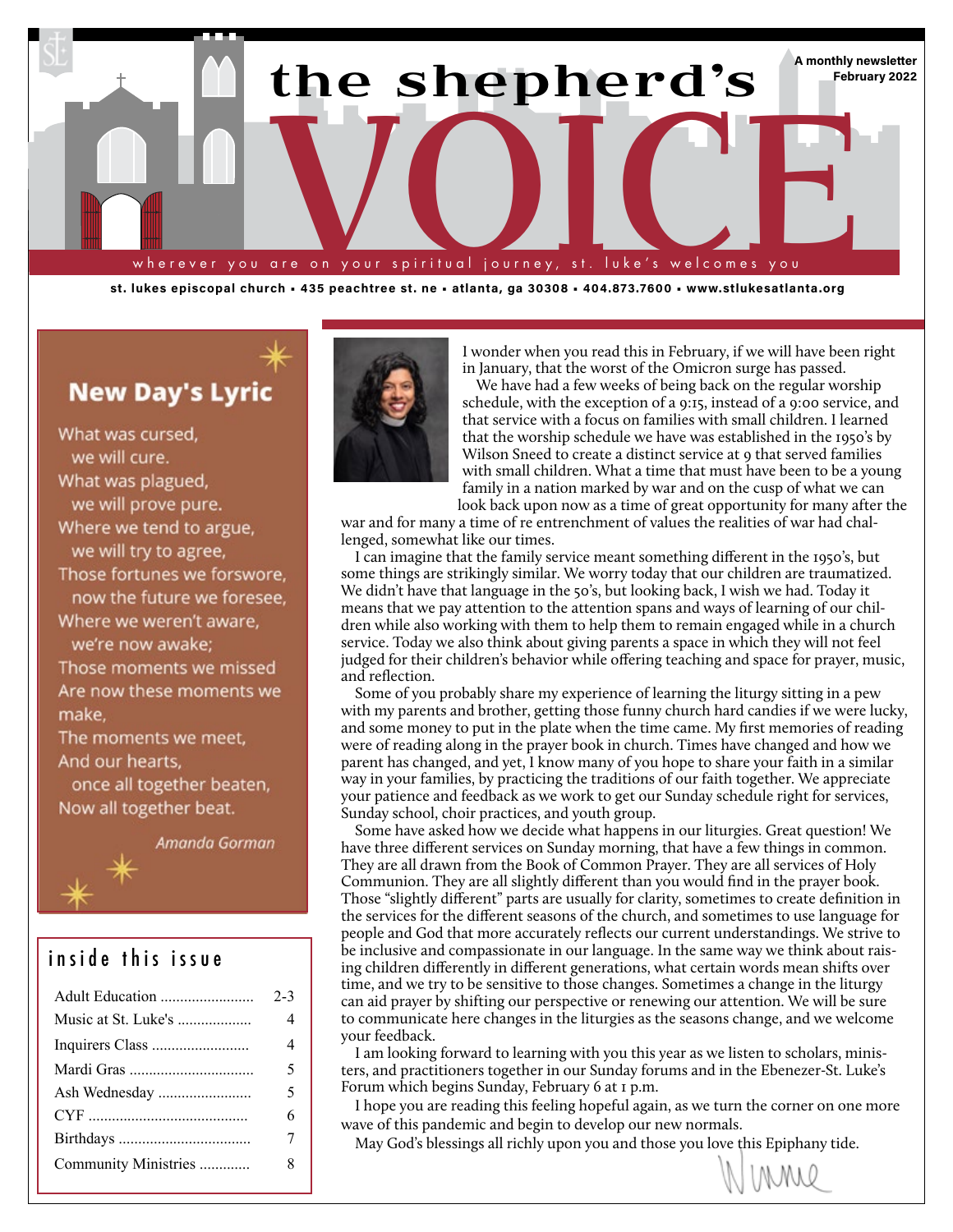## **Adult Formation**

FEBRUARY 6

#### **The Forum: Partners in Change**

#### Budd Hall| 10:15 am | Julius Coles and Neil Shorthouse

St. Luke's is engaging in a new ministry that invites us to offer our greatest gift: relationship and care. This ministry recognizes the need for a different approach to substantially reduce poverty. The problem-focused service model is vital in the short term, but for sustained change something more is needed. Partners in Change trains volunteer coaches to serve as supportive one-to-one partners with adult community members who want to build turnaround strategies for themselves and their families. This is a ministry of being a committed and caring individual in someone else's life through investing in the capacities and dreams of another as they foster new visions for themselves and their families. Join ministry leaders Julius Coles and Neil Shorthouse to learn more.

## **The Ebenezer - St. Luke's Forum**

1 pm | Budd Hall and live online         The Rev. Lisa Sharon Harper addresses The Unfinished Business of Civil Rights: Human Rights.

## **Sacred Ground: Examining our History through Many Voices and Lenses**

Zoom | 4-5:30 pm |Jackie Lawrence and the Rev. Elizabeth Shows Caffey

Sacred Ground is a 10-part series is built around a powerful online curriculum of documentary films and readings that focus on Indigenous, Black, Latino, and Asian/Pacific American histories as they intersect with European American histories. This group has already formed but we are always starting new groups, so if you would like to be in a Sacred Ground group fill out the interest form on our website or send an email to elizabeth@stlukesatlanta.org.

## FEBRUARY 13

## **Inquirer's Class**

12:30 pm | Hamilton Room

Led by: the Rev. Winnie Varghese, the Rev. Elizabeth Shows Caffey, and the Rev. Horace Griffin

#### FEBRUARY 20

## **The Forum: The Life and Legacy of the Rev. Pauli Murray**

10:15 am | Budd Hall and live online

Join the Rev. Winnie Varghese as she talks about the influence, context, life and person of a proposed saint in the Episcopal Church, the Rev. Pauli Murray.

## **Lectio Divina with the Gospel of Thomas**

10:15 a.m.| Wilmer Chapel | in person

Lectio divina is a powerful means of reading sacred text for spiritual growth. Join Sophia Brothers-Peterman and others in the gentle, nonthreatening practice of group lectio divina with the Gospel of Thomas. We will meet the third Sunday of every month, working our way through this collection of 114 sayings, called logia, said to be the words of Jesus written down by Thomas, the Twin. Come as you are able.

## **Inquirer's Class**

12:30 pm | Hamilton Room Led by: the Rev. Winnie Varghese, the Rev. Elizabeth Shows Caffey, and the Rev. Horace Griffin

#### FEBRUARY 27

## **The Forum: A Conversation with Julie Cohen about her film "My Name is Pauli Murray"**

10:15 am | Budd Hall and live online

The newly released film "My Name is Pauli Murray" opens up the amazing life and impact of the Rev. Pauli Murray. We are honored to have the opportunity to have a conversation with Julie Cohen who is the producer and director of this documentary. Cohen is also known for the documentary RBG.

## **Inquirer's Class**

12:30 pm | Hamilton Room Led by: the Rev. Winnie Varghese, the Rev. Elizabeth Shows Caffey, and the Rev. Horace Griffin

## **Sacred Ground: Examining our History through Many Voices and Lenses**

12:30-2 pm |St. Luke Room | Jackie Lawrence and the Rev. Elizabeth Shows Caffey Sacred Ground is a 10-part series is built around a powerful online curriculum of documentary films and readings that focus on Indigenous, Black, Latino, and Asian/Pacific American histories as they intersect with European American histories. This group has already formed but we are always starting new groups, so if you would like to be in a Sacred Ground group fill out the interest form on our website or send an email to elizabeth@stlukesatlanta.org.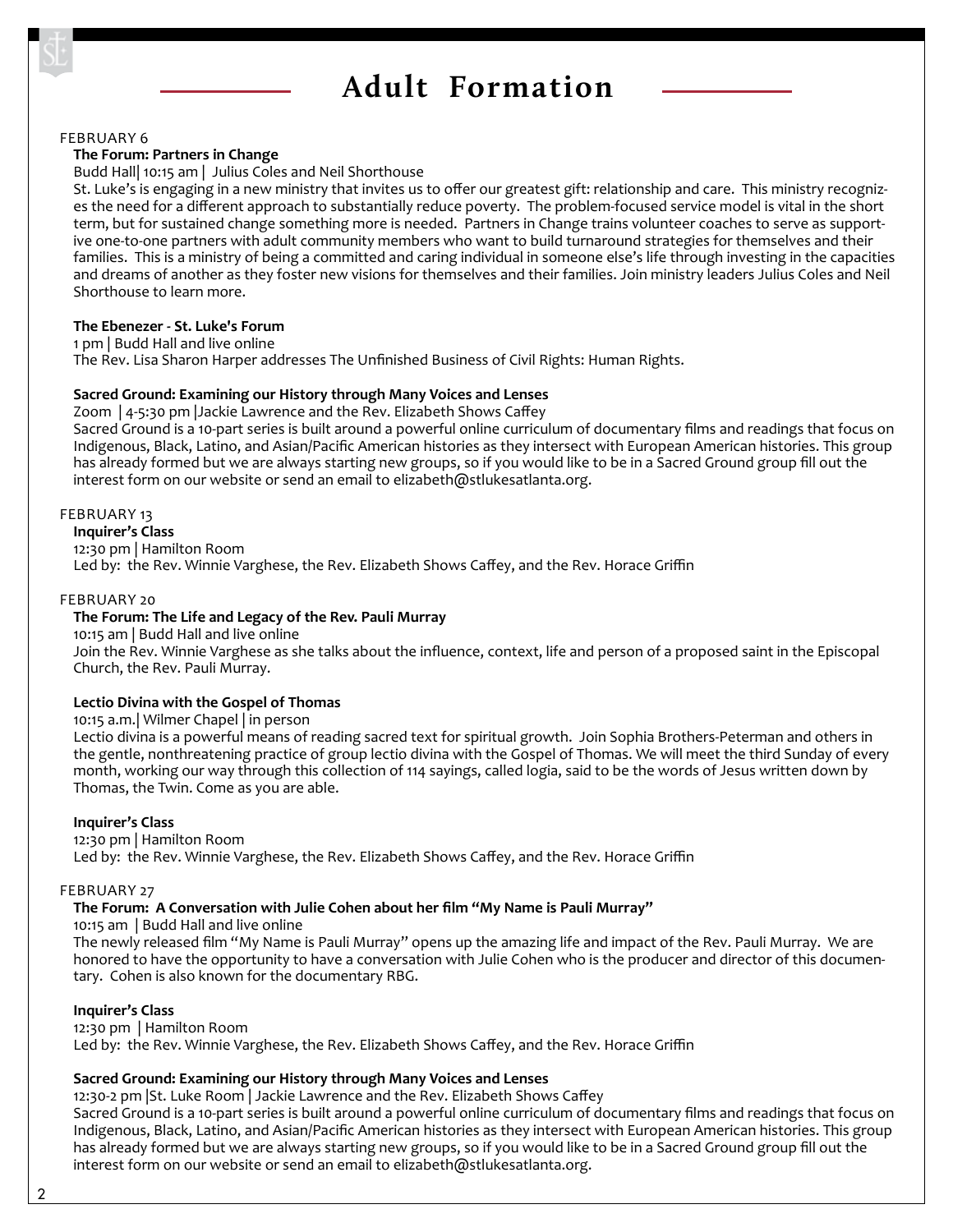## **THE EPISCOPALIAN PAULI MURRAY**

In February, we taking a look at the life and ideas of Pauli Murray, a non-binary Black lawyer, Episcopal priest, activist, and poet who influenced both Ruth Bader Ginsburg and Thurgood Marshall. Murray was instrumental in arguing that the equal protection clause of the Fourteenth Amendment outlaws discrimination based on sex.

We'll have two Sunday morning forums focused on Murray - one in which our rector, the Rev. Winnie Varghese, tells us about Murray's work and legacy. The next Sunday, filmmaker Julie Cohen joins us to talk about her new film, "My Name is Pauli Murray." Cohen is also know for being half of the team responsible for the film "The Notrious RGB."

On Sunday afternoon, February 20, St. Luke's Bridge Builders ministry is sponoring a screening of Cohen's film about Murray. Make plans to watch it at St. Luke's!

## BRIDGE BUILDERS INVITES YOU

## **SCREENING OF**

## My Name is Pauli Murray



Sunday, Feb. 20 at 4pm in Budd Hall



Continuing our partnership with Ebenezer Baptist Church, together we will offer a speaker series inviting local and national leaders to catalyze people of faith to deepen our spiritual journeys and expand the impact of our actions as faith-based people and communities on each other and our world. Our goal is for all who attend to have a stronger commitment to deepen their faith and increase their external impact. *Look for the full schedule online.*



## **The unfinished business of Civil Rights: Human Rights**

The Rev. Lisa Sharon Harper, Founder and Executive Director, Freedom Road

*1 p.m. in Budd Hall | In person and live online Use QR Code for more information and to register*



## **Lenten Book Study**

The Ebenezer - St. Luke's

**FOR MM** 

**STIYKES** 

**REGISTER** for the second annual Lenten book study with Ebenezer Baptist Church! Last year's study of *Caste* was so successful that we decided to continue this shared ministry for another year. This time, we'll be reading *The Sum of Us: What Racism Costs Everyone and How We Can Prosper Together* by Heather McGhee. The book critiques the zero-sum economic paradigm that asserts that progress for some inevitably comes at the expense of others and offers a vision of solidarity across race that benefits everyone.

SA SHARIN HARPER

FORTUNE

Our gatherings will be held via Zoom on six Wednesday evenings during and after Lent, from 6 - 7:30 p.m., beginning on March 9 and ending on April 20. For more information, contact: Emilee Walker-Cornetta [\(ewalkercornetta@gmail.com\)](mailto:ewalkercornetta%40gmail.com?subject=Ebenezer-St.%20Luke%27s%20Book%20Study) or Janelle Hiroshige ([janelle.hiroshige@gmail.com\)](mailto:janelle.hiroshige%40gmail.com?subject=Ebenezer-St.%20Luke%27s%20Book%20Study).

Register online using the QR code at right.

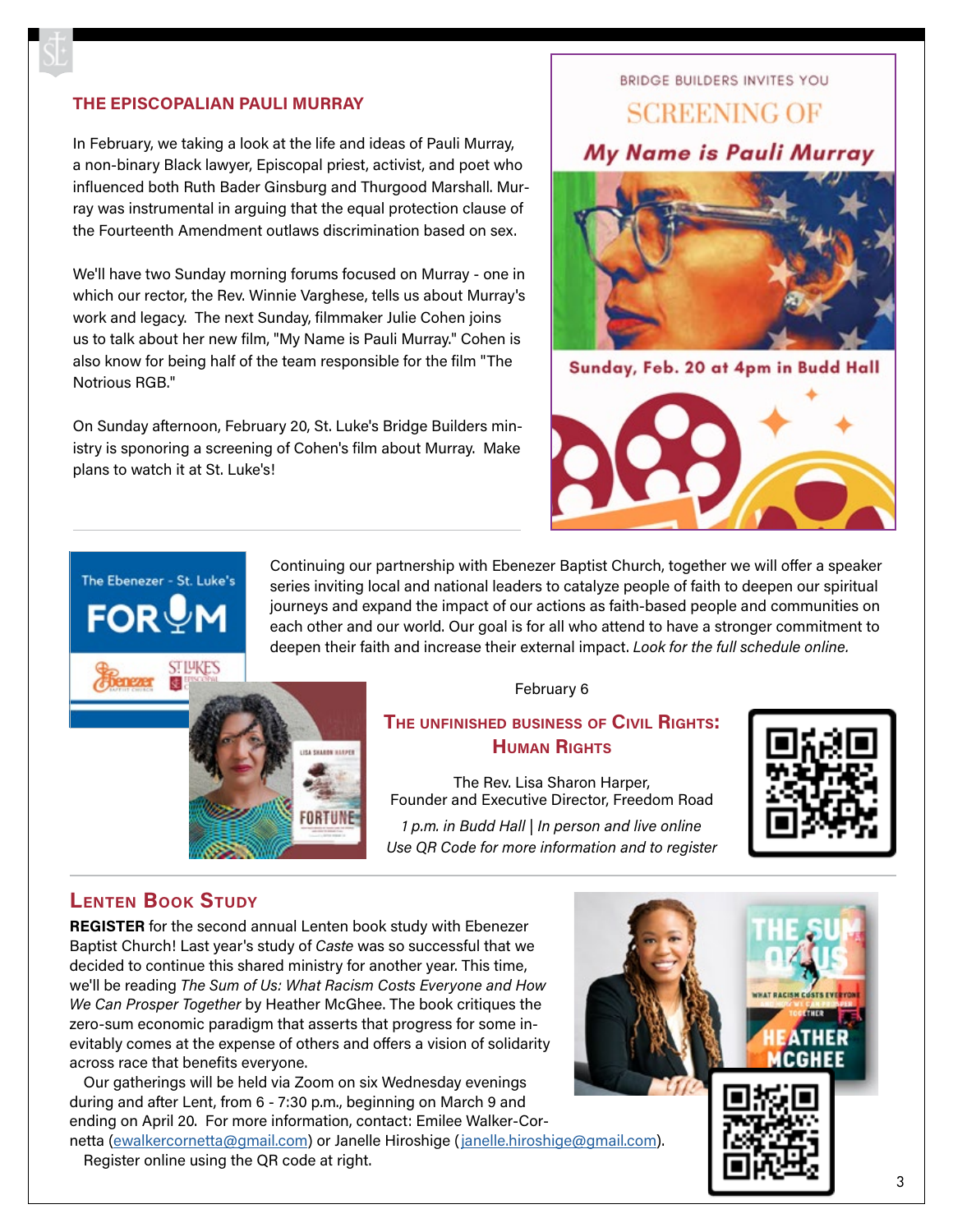## RENOWNED ORGANIST TO PLAY AT ST. LUKE'S

"Stephen Tharp is the best organist in America." *The Diapason*

"...performed colorfully, rousing and splendid..." *The New York Times*

Music at St. Luke's hosts internationally acclaimed concert organist, Stephen Tharp on Friday, February 25 at 7:30 p.m. His performance will include works by J.S. Bach, Dmitri Shostakovich, Jeanne Demessieux, and Igor Stravinsky.

Having played more than 1500 concerts across 60 tours worldwide, Tharp has built one of the most well-respected international careers in the world, earning him the reputation as the most traveled concert organist of his generation. His list of performances includes such



distinguished venues as St. Bavo, Haarlem; Notre-Dame de Paris, St. Eustache, Paris; Notre Dame de Chartres; Ste. Croix, Bordeaux; Auditorium Maurice Ravel, Lyon; The Hong Kong Cultural Centre; the Town Halls of Sydney and Adelaide, Australia; Tchaikovsky Hall, Moscow; the Tonhalle, Zürich; the Duomo, Milano, Italy; the cathedrals in Berlin, Köln, München, Münster, Passau und Monaco, and the Gewandhaus, Leipzig, Germany; the Frauenkirche, Dresden; Igreja da Lapa, Porto, Mosteiro dos Jerónimos, Lissabon; Antwerp Cathedral,

Belgium; Dvorak Hall, Prague; the Hallgrimskirkja, Reykjavik, Iceland; The Morton H. Meyerson Symphony Center, Dallas; Walt Disney Concert Hall, Los Angeles; The Kimmel Center, Philadelphia; The Riverside Church, New York City; Rice University, Houston; Spivey Hall, Atlanta; and Severance Hall, Cleveland.

In April 2008, Tharp was named the Official Organist for the New York visit of Pope Benedict XVI, playing for three major events attended by more than 60,000 people that were broadcast live worldwide. His playing has also been heard on both English and Irish national television, on Radio Prague, orgelnieuws.nl in the Netherlands, and in the USA on American Public Media's Pipedreams. He currently serves on the music staff of St. James Church Madison Avenue in New York City as Artist-in-Residence.

Tharp's appearance at St. Luke's is made possible through the generosity of Friends of Music and the Atlanta Chapter of the American Guild of Organists. A reception will follow his performance in Budd Hall.

**STEPHEN THARP** 

**IN CONCERT** 

**FRIDAY, FEBRUARY 25** 7:30 PM

In person and live online

**Coming in March** 

## **ORGAN RECITAL** &EVENSONG

**SUNDAY, MARCH 7** Recital at 4:15 pm Evensong at 5 pm

Ahreum Han, organist Director of Music, First Presbyterian Church, Fort Worth, TX

**Choral Evensong for Lent** sung by the Adult Choir In person and live online





*What is an Episcopalian? What do we believe? Interested in becoming one?*

Beginning Sunday, February 13, and continuing for six sessions until March 20, the St. Luke's clergy will lead a discovery of the Episcopal Church. This series is for anyone who



just wants to know more, those pursuing full membership at St. Luke's, and those wanting a refresher.

The Tuesday prior to each Sunday class, participants will receive a video featuring a conversational-style dive into topics that describe the "Episcopal branch of the Jesus movement." The class will then convene on Sundays at 12:30 p.m. (in-person and via Zoom) for a lively discussion. Get your questions answered and enjoy time for some community building. ONLINE REGISTRATION REQUIRED - scan the QR code at right - or call to register 404-873-7600. <sup>4</sup>

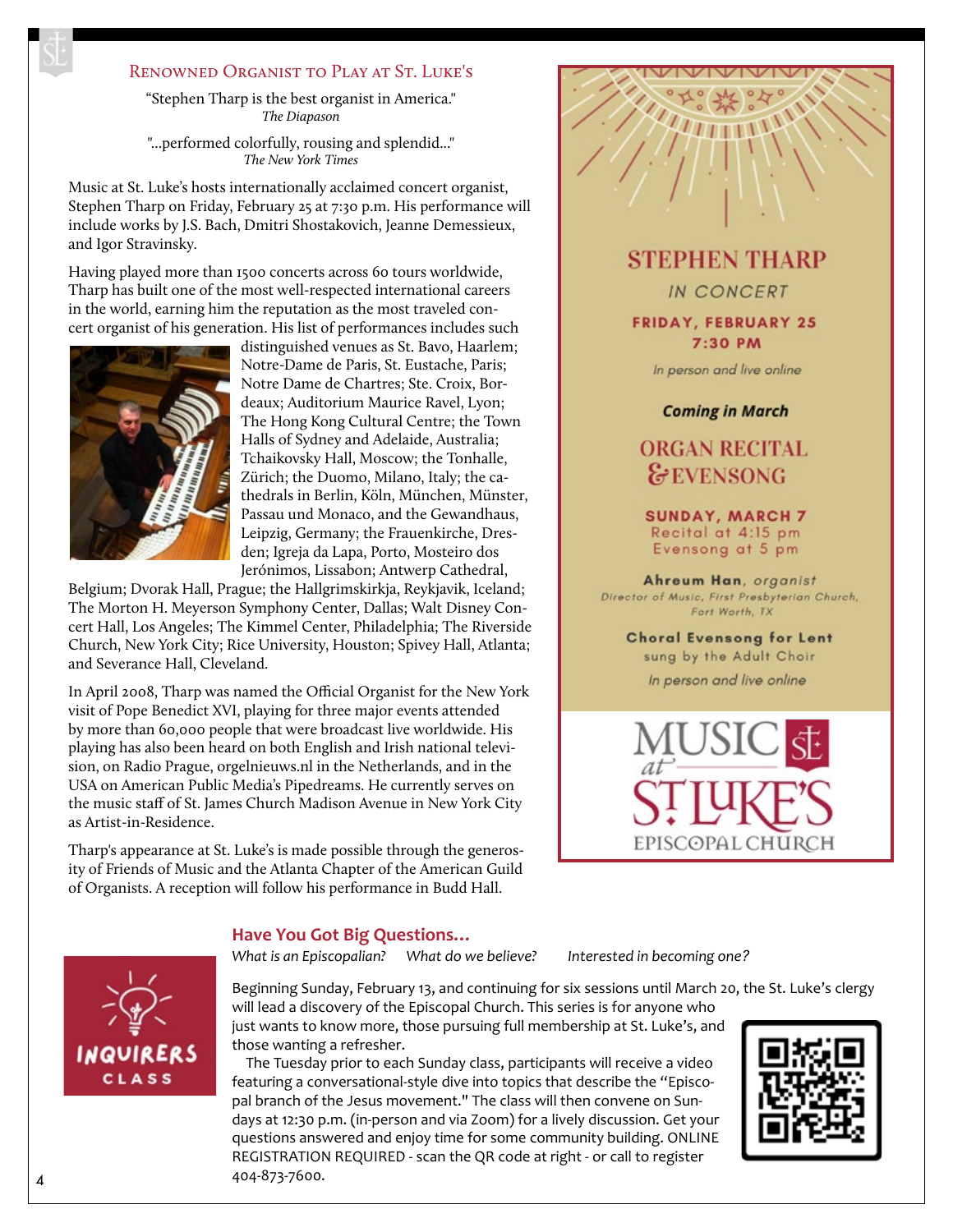

## March 2 **Holy Eucharist** and **Imposition of Ashes**

 $7 am + 12:15 pm + 7 pm$ 

Nursery will be open during the evening service beginning at 6:30 p.m.

St. Luke's Clergy will be available for the rite of reconciliation throughout the day on Ash Wednesday, in the Nave and the Wilmer Chapel.

## **Forgiveness and Love**

Episcopalians like to say about private confession, "All may; some should; none must."

This rite is known both as private confession and reconciliation of a penitent. It is probably the least understood and least accessed sacrament in our Episcopal tradition.

The sacrament of private confession is a gift, not some prescribed requirement for worthiness or forgiveness. Like any gift, you may choose not to receive it. But let's explore why it may be a gift that you didn't know that your heart needed.

The rite of reconciliation, or confession, is not so much about whether God forgives us. There are times in our lives when things we do or don't do block us from being our healthiest selves. This blindness or resistance to recognizing the impact of our own behavior can prevent us from growing spiritually and therefor keep us from living into and embodying fully the beautiful child of God that we are. Left to our own devices, we can find ourselves languishing in a space of some level of alienation from God. In the sacramental rite of reconciliation, we recognize that the real stumbling block is our own inability to embrace forgiveness for ourselves, restoration into full connection with God.

It is healthy to take some time on one's own spiritual journey to contemplate the ways we have gone wrong or caused harm and confess them to someone else. We are by design and at our core relational beings. There is a limit to

how far we can get with our self-talk within the privacy of our minds. When we feel stuck spiritually, when we can't make progress on our own what is needed is for us to talk with another person.

The relational space of this sacrament of confession invites a person to be more aware of the realities of their own behavior. And sitting vulnerable with another in that space of clear-eyed self-awareness, there arises the opportunity to hear that God loves you. That you are made in God's image and that you are seen, known, and understood by God. That just as you are God loves you and forgives you even with the things that you have done or left undone. And this can be a very healing experience.

In the prayerful spiritual practice of the rite of reconciliation, we remember who we are and whose we are. We are reminded that Jesus came that we might have abundant life. In confession, we are able to talk about all that diminishes our spirit, all that we do that makes us feel unworthy of God's love. And as we talk about the cause of our diminished spirit, and hear the love of God, we are able to move into a resurrection of being with the assurance of God's forgiveness and God's unending love for us.

Peace be with you. *Elizabeth*

**Please note:** The Seal of the Confession protects the words spoken to the clergy. There is an inviolable confidence between the individual priest and the penitent.





**Scan to RSVP!**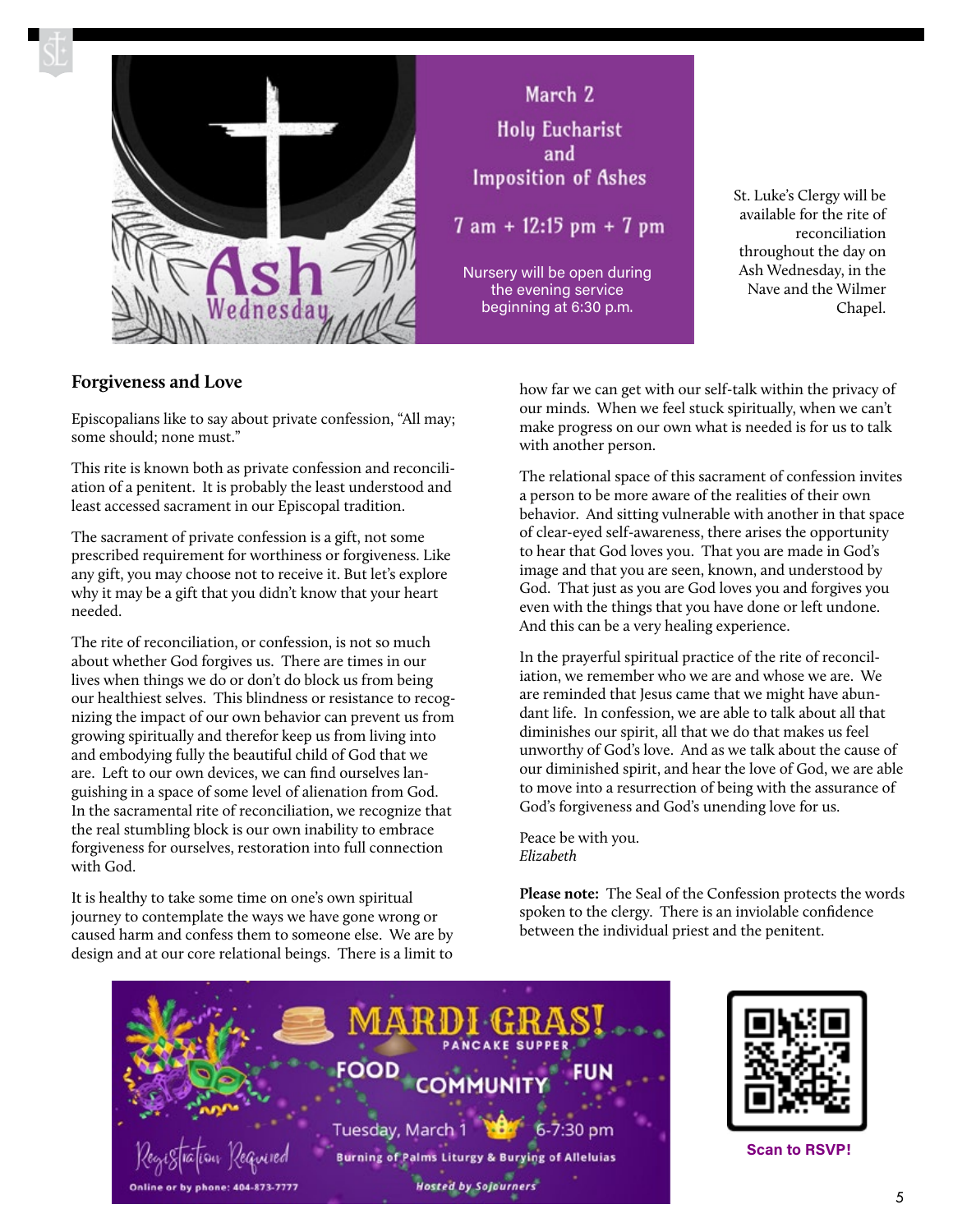Thank you!<br>ryone who was able to make a pledge during Welcome

Thank you to everyone who was able to make a pledge during the Beloved + Belong+ Become stewardship campaign. St.



Luke's is also grateful for the many volunteers who hosted cottage gatherings where we discussed what we love about our parish and our aspirations for it. We also appreciate the many volunteers who participated in the fun videos and made stewardship calls.

This year's campaign was a huge success! As of this writing, there are 400 pledges that total over two million dol-

lars. It has been many years since St. Luke's raised this amount in pledges. Please know that these funds will be used in ways to strengthen St. Luke's ministries and Christ's presence in our community.

We are grateful to this year's Stewardship Committee for their creativity and planning. Committee members are Alex Crozier, LaLa Halsema, Emily Huie, Katherine Marshall, Becky Mick, Lee Tabb, Wade Thompson, Courtney Vann, and Tanya Washing. Courtney Vann and John Stewart co-chaired this year's campaign and did a masterful job. A special appreciation goes to LaLa Halsema and Wade Thompson for their creativity, expertise, and contribution to produce the fun videos and beautiful print materials, respectively.

Megan!



Megan Wyman joined the St. Luke's staff last month, serving as the Executive Assistant to the Rector. She comes to St. Luke's with parish administration experience and a degree in Comparative Religious Studies from The Ohio State University. Megan says she enjoys her place of ministry in the "behind the scenes" work and is looking forward to being part of the team at St. Luke's.

Away from work, Megan enjoys neighborhood walks in East Lake with her husband, John, baby Calder, and two rescue pups. Always excited by the goodness of sharing a meal, you can often find her scanning new vegan cookbooks for inspiration.

# Children - Youth - Families



We'll meet after church and Sunday School in the Kitchen for our class with Dina. We're going to bake and decorate cookies - and yes, you get to bring some home. Bring friends!

For more on the DYC Retreat and Happening 75: <https://www.eycdioatl.org/calendar>

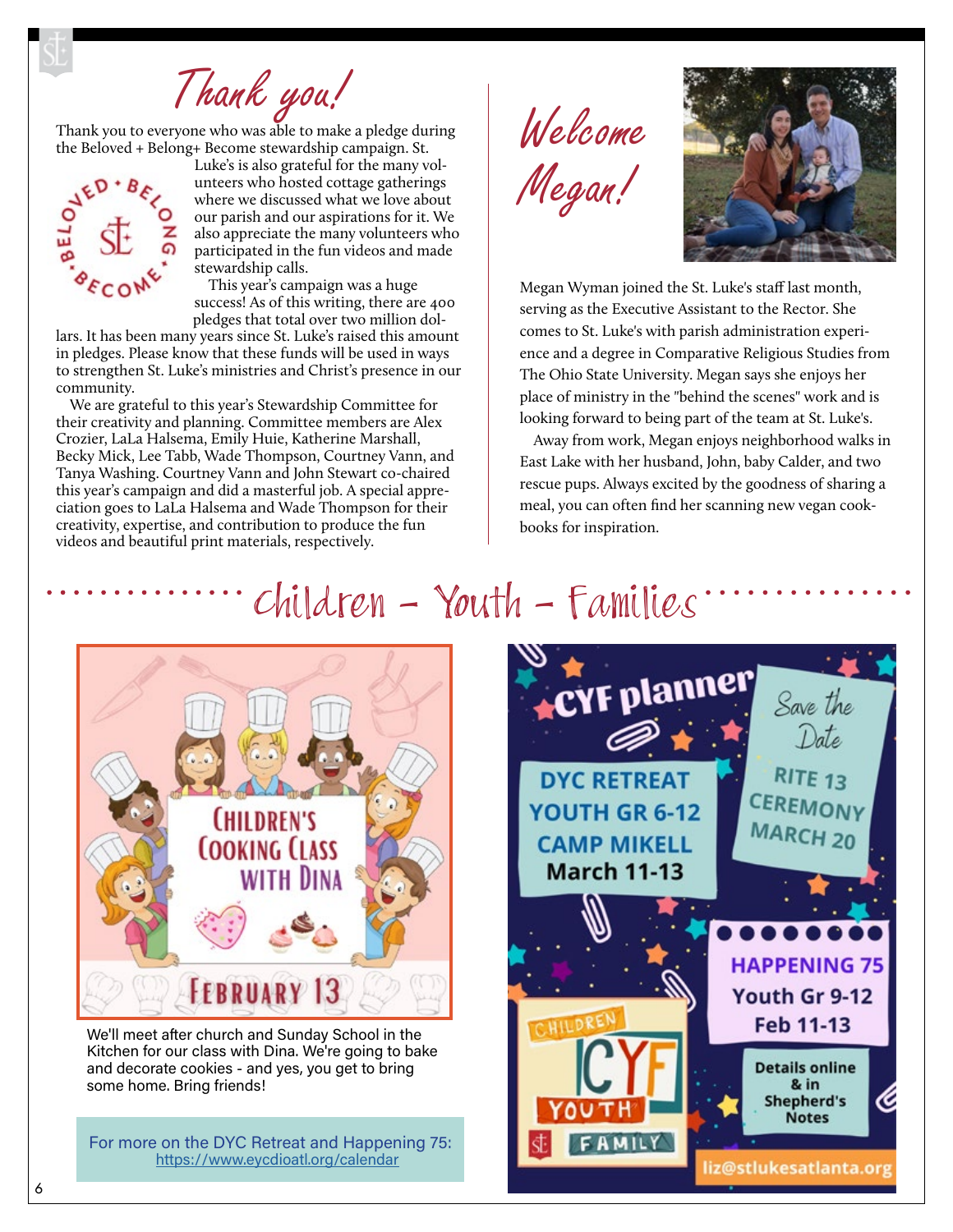## We celebrate the lives that make up the community of St. Luke's Church.

*Birthdays during February*

## 1

Philo Odihe Elizabeth Hand Shemar Fletcher Charlotte Kidd Catherine Shiels 2 William Dixon Robert Sherrill Loretta Burwell Mary Lynn Owen Hannah Landgraf Bryce Bowman Shay Bowman 3 Pierre Howard Jeanne Daniels Tanya Farshy Tian Buzbee Bettie Harrell  $\overline{A}$ Julius Coles Cristin McMahon Uchenna Odihe Katherine Claire Kennedy Ward Seymour 5 Marguerite Wellborn David Perry Steven Albert Julie James Retta Sola 6 Stuart Simrill Louisa D'Antignac Meghan Grist Kate Graham Dallas Messina 7 John Raevuori Patty Petiot Drew Putt Mary Rawson Foreman Jeff Romig Wil Cramer 8 Paul Neff, Jr Ruth Claiborne Liz Townsend Faith Marshall Ben Wakefield Emma Marie Athans

9 Charlie Wright Jacquelyn Nunneley Tony Johns Peter Varney Charlotte Cloyd Andrew Hollis Rhett Crozier 11 Brenda Street John Floyd Beattie Friday Claudia Faulkenberry Randy Pfleger Maria Faurot Charlie Tedder 12 James Strack Pam Yawn Jan Dixon Jewell Grubbs Reed Gott Xavier Massey 13 Brooks Franklin Sam Moss Mary Ann Phillips Allison Hawkins Deborah Richardson Drew Hinshaw Elijah Dumitrescu 14 Ed Bacon Julius Hollis Jim Hughes, Jr. Paul Murphy Thom Shelton Lisa Ballard Jonathan Tabb Matt Scofield Charles Crutchfield Anna Currey Francisco Fernandez Delbert Holloman Delvin Holloman 15 Ben Garrett Melissa Heath Joseph Byrd Isabella Zamboni Carson James Andrew Dean

16 Donna Basinger Cathy Bonk Francesca Townsend W. Catesby Perrin, III Stephanie Okpala Fin Vason 17 Patty Pflum Jimmy Lockhart Arn St. Cyr, II Libby Thompson Annie Zintak Helen Moore 18 Christina Mehta Anna Carr Faurot Maya Horne 19 Bruce Gunter Joe Sands, IV Darcey Mullis Dan McFall Ginny Muir Kate Rasheed Catherine Thibadeau Tess Ker-Seymer Jacob Croskey Adaeze Ezigbo William Hutchison 20 Lynda Newsome Jimmy Cushman, Jr Andrew Hall Sawyer Gosnell Bryson Caproni Ali Perpall James Hearne 21 James Patterson, III 22 Melba Hughes Sallie Topfl 23 Charlie Benedict Donna Fowlkes Wes Gifford Houston Payne Lewis Glenn, Jr. Obi Nwizu Mason McMillan

24 Buz Graettinger, Jr Jason Westberry Peter Marchetti Ben Shipp 25 Michael Rigby 26 Patty Williams Jeff Brown Adam Heffernan John Horten Nicole Carel 27 Louis McLeod Sarah Carlson Sam Jennings Tanner Overbay 28 Cathy Walker Lizzie McDuffie Peter Gerakitis Margaret Mobley Caroline Evans Mary Dinerman 29 Bill Moore Arn St. Cyr, Sr Anna Fowlkes

The Rev. Winnie Varghese *Rector* winnie@stlukesatlanta.org

**2021 Vestry** 

Melba Hughes, *Senior Warden* Carrie Teegardin, *Junior Warden*

Lindley Cole Jimmy Cushman Amy Doyle Caroline Fooshee Ray Uttenhove David Gillon

Bruce Gunter Livingstone Johnson Bobby Mays John Zintak

Pat Brumbaugh, *Chancellor* Scott Inman, *Finance Chair* Richard Lee, *Clerk* Brian Opsahl, *Treasurer*

The Rev. Elizabeth Shows Caffey Senior Associate Rector Liturgy and Education 404-873-7612 | elizabeth@stlukesatlanta.org

The Rev. Horace L. Griffin Senior Associate for Pastoral Care and Outreach 404-873-7609 | horace@stlukesatlanta.org

Herbert Buffington, Associate Organist and Artist-in-Residence 404-873-7600 | herbert@stlukesatlanta.org

Wesley Boutilier, Assistant for Communications 404-873-7614 | wesley@stlukesatlanta.org

Matthew Brown, Director of Music 404-873-7620 | matthew@stlukesatlanta.org

Valerie Freer, Receptionist/Admin. Assistant 404-873-7600 | valerie@stlukesatlanta.org

David Hendee, Director of Finance 404-873-7617 | hendee@stlukesatlanta.org

Brian Hummel, Manager of Facilities Support 404-873-7647 | Cell: 404-291-0059 brian@stlukesatlanta.org

Michelle Jemmott, Manager of Office Admin. 404-873-7616 | michelle@stlukesatlanta.org

Liz Beal Kidd, Director of Children, Youth and Families Ministry 404-873-7622 | liz@stlukesatlanta.org

Colleen Kingston Associate Director of Children and Youth Choirs 404-735-1933 | colleen@stlukesatlanta.org

> Elizabeth Moore Interim Director of Operations 404-873-7663 elizabethmoore@stlukesatlanta.org

Ethan Scott, Associate Director of Children, Youth and Families Ministry 404-873-7690 | ethan@stlukesatlanta.org

Mark Simmons, Director of Membership and Stewardship 404-873-7624 | mark@stlukesatlanta.org

Hala Hess White, Director of Communications 404-873-7630 | hala@stlukesatlanta.org

Megan Wyman, Rector's Executive Assistant 404-873-7610 | megan@stlukesatlanta.org